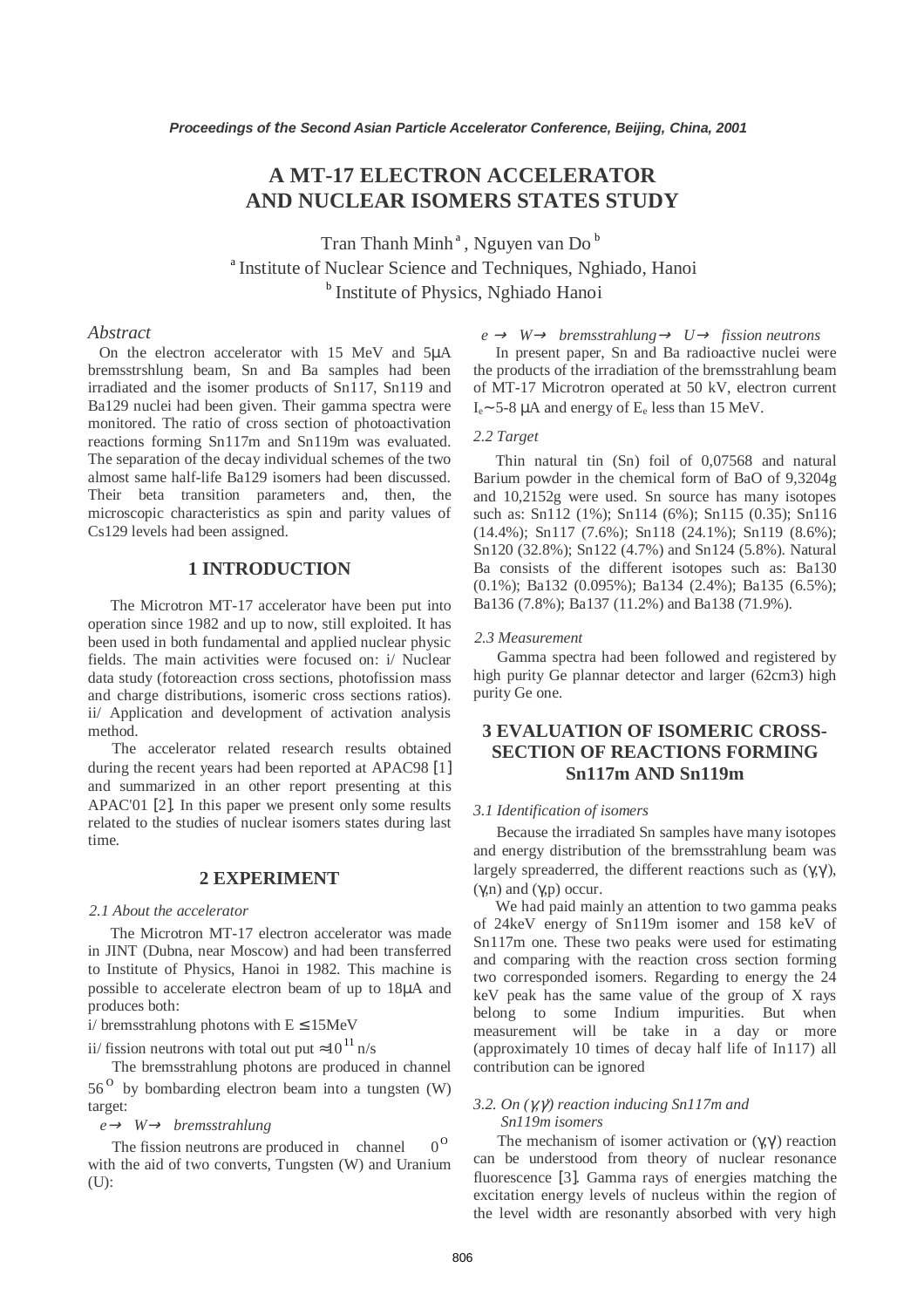cross-section. From this excited state the nucleus can decay to ground state via other intermediate states, either directly or via the metastable level (isomer) if the excited and isomeric states have the appropriate spin and parity.

The above described  $(γ, γ')$  isomer activation must be occured with the induction of Sn117m and Sn119m isomers.

The estimation of the contribution of Sn118(γ,n)Sm117m and Sn120(γ,n)Sm119m reactions bases on: i/ The results of the experiment and calculation [4] showed that the values of  $\sigma(\gamma,1n)$  in the processes as Sn118(γ,n)Sn117m, Sn120(γ,n)Sn119m and Sn124(γ,n)Sn123m are approximately the same. ii/ The appeared in gamma spectra peaks at 158,6 keV of Sn117m and at 160,3 keV of Sn123m are in the same energetic range, so in the calculation the error of the detector efficiency can be avoid. On other side, the Sn123 isomer induced by  $Sn124(\gamma,n)Sn123m$  reaction is unique product and is not interfered by any other reaction channel.

So that, the ratio of the cross sections of following (γ,n) and (γ,γ') reactions were defined as:

<sup>σ</sup>*(*γ*,n)Sm119m/*σ*(*γ*,*γ*')Sm119m* <sup>≈</sup>

<sup>σ</sup>*(*γ*,n)Sm117m/*σ*(*γ*,*γ*')Sm117m = 0.15*±*0.07* 

Then, it is possible to compare the cross section of the Sn117(γ,γ')Sm117m and Sn119(γ,γ')Sm119m basing on the characteristic gamma peaks 158 keV and 24 keV in the obtained spectrum.

After correcting every necessary factors and using known formulas, it was found

<sup>σ</sup>*(*γ*,*γ*')Sn117m/*σ*(*γ*,*γ*')Sn119m=0.15*±*0.08* (a)

This values in [3] was of

 $σ(γ, γ')Sn117m/σ(γ, γ')Sn119m ≈ 0.3$  (b)

 The difference between two (a) and (b) experimental values may be due to the difference of the shape and maximum energies of used exiting photons spectra. It must be noted in [3] that the scattered photons of 2754 keV (Na24 gamma rays) were used to irradiate Sn sample.

 Besides, the value of isomeric yield ratio in (a) showed that the cross-section of  $(\gamma, \gamma')$  reaction for exiting isomer of Sn119 is larger than that of Sn117. It could be caused by the difference between these nuclei in energy level structure.

### **4 Ba129 ISOMERS AND THEIR DECAY**

#### *4.1 Introduction*

It has been well known the existence of two isomeric states of Ba129 nucleus which decays by electron capture (EC) and positron emission  $(\beta+)$  to levels in Cs129 with approximately the same half life. The complete separation of their individual decay schemes and the combination of data on beta and gamma spectra measurements will allow to determine the typical parameters of beta decay from each of Ba129 states, such as their transition energies and probabilities or comparative half-lives. Then the microscopic

characteristics as spin J and parity  $\pi$  values of several energy levels in Cs129 will be discussed.

#### *4.2 The* s*eparation of individual decay schemes*

The separation combined energy level scheme into individual schemes could be carried out by means of a comparison of the intensities of gamma rays emitted from Ba129 radioactivity sources produced through different reactions such as  $(γ, n)$  and  $(p, 5n)$  carried out by two author groups. The first group (included us) used the Ba130(γ,n)Ba129 reaction with low energy photons. Their small momentum values leads to the possibility to produce low-spin Ba129 ground state (1/2+) from ground state (0+) of Ba130 target isotope is dominat. At the same time, the second one used (p,5n) reaction. In this case, the high momentum values of protons leads to the possibility to produce high-spin Ba129m isomer became dominant.

The comparison had been done and allowed separate two gamma rays groups populating from each of both Ba129 states or two their corresponding decay schema from the combined scheme taken from [5]. The obtained results are presented in table 1.

Table 1: Cs129 energy levels populated from different Ba-129 states

| $Cs129$ levels                 | Populated by            | Cs129 levels                   | Populated by            |
|--------------------------------|-------------------------|--------------------------------|-------------------------|
| Jπ<br>energy<br>$(*)$<br>(keV) | isomer ground<br>states | Jπ<br>energy<br>$(*)$<br>(keV) | isomer ground<br>states |
|                                |                         |                                |                         |
|                                |                         |                                |                         |
| $\mathbf{0}$<br>$1/2+$         | yes<br>no               | 1165.0                         | yes<br>no               |
| 6.55<br>$5/2+$                 | yes?<br>yes             | 1208.4                         | yes<br>no               |
| $3/2+$<br>135.6                | no?<br>yes              | 1256.1                         | yes<br>yes              |
| 188.8<br>$7/2+$                | yes<br>no               | 1450.8                         | yes<br>no               |
| 209.1<br>$5/2+$                | yes?<br>yes?            | 1459.1                         | yes<br>no               |
| 220.8<br>$3/2+$                | yes<br>no               | 1487.3                         | yes<br>no               |
| 426.8                          | no<br>yes               | 1609.3                         | no<br>yes               |
| 551.5                          | ves<br>no               | 1648.2                         | yes<br>no               |
| 554.1                          | yes<br>no               | 1681.4                         | yes<br>no               |
| 554.4                          | yes<br>no               | 1682.7                         | yes<br>no               |
| 575.6                          | yes<br>no               | 1700.9                         | no<br>yes               |
| 603.6                          | yes<br>no               | 1812.5                         | yes<br>no               |
| 648.4                          | yes<br>no               | 1830.5                         | yes<br>no               |
| 690.5                          | yes<br>no               | 1922.8                         | no<br>yes               |
| 755.3                          | yes<br>no               | 1940.2                         | no<br>yes               |
| 879.1                          | yes<br>no               | 1954.0                         | no<br>yes               |
| 969.6                          | yes<br>no               | 2019.0                         | yes<br>no               |
| 992.4                          | yes<br>no               | 2077.0                         | no<br>yes               |
| 1156.0                         | yes<br>no               |                                |                         |
|                                |                         |                                |                         |

(\*) taken from [5]

#### *4.3 The parameters of beta decay a/ Decay energies*

The complete separation of their individual decay schemes and the combination of data on beta [6] and our gamma spectra measurements and of [5,6] allow to determine the typical parameters of beta decay from each of Ba129 states, such as their transition energy and probability (or comparative half-life). It is noted that the decay of Ba129 isomeric states occurs through electron capture (EC) and positron emission  $(\beta+)$  to levels in Cs129. Formulas for beta transitions can be modified and written as follows. In the case of i/ decay from Ba129 ground state, the maximum energy of its beta spectrum is:

 $Tm = 1411 - Ef (keV)$ and the transition energy of EC process is: